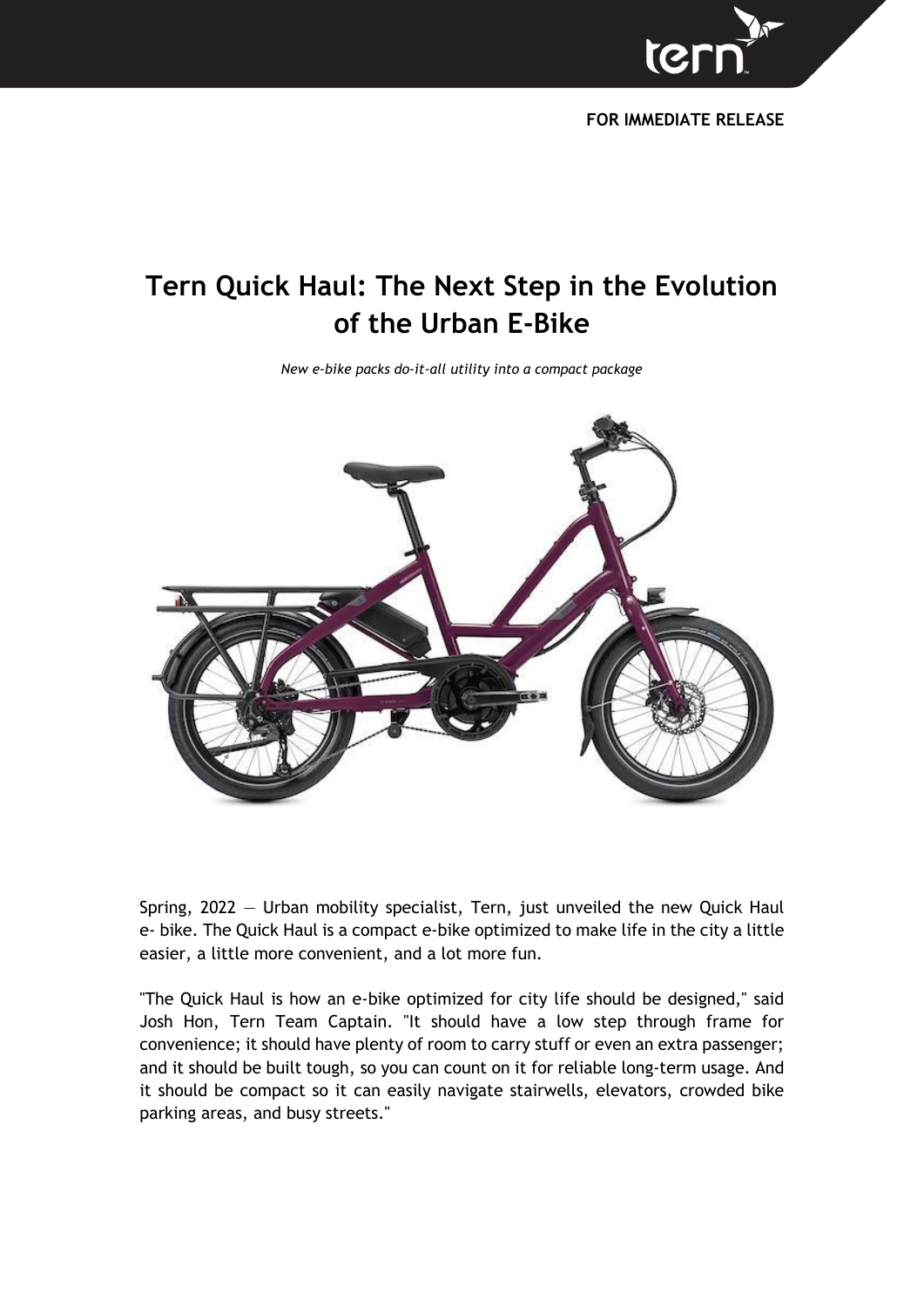## **The Quick Haul Is Ready to Replace Your Car**

The Quick Haul is a compact e-bike that'll handle most of your daily trips around town. It's rated to a hefty 150 kg (330 lb) max gross vehicle weight and has an ecosystem of modular accessories so it can be customized for any job. Different setups help riders carry a load of cargo or even an extra passenger, ranging from a small adult, to a child, or a furry friend.



The Quick Haul is also shareable by everyone in the family. The Quick Haul is equipped with a seatpost and stem that telescope up and down (in seconds and without tools) to fit riders 150 - 195 cm (4'11" - 6'5").

#### **Compact Convenience**

Despite its longer wheelbase and hefty cargo capacity, the Quick Haul is shorter than a regular bike. A compact design plus 20-inch wheels make the Quick Haul easier to manoeuvre on busy urban streets or in transit hubs like bus, train, or ferry terminals. The Quick Haul also boasts Tern's Vertical Parking feature, so you can roll the bike into a small elevator and park it in a corner of your apartment.

#### **Safety—A Must-Have When Carrying Kids**

"We put our bikes through some of the toughest tests in the industry; and often, we design even more severe tests when we think existing standards aren't tough enough," continued Hon. The Quick Haul's MGVW of 150 kg (330 lb) is backed up by third party testing from EFBE Prüftechnik GmbH, one of Europe's leading bicycle testing labs.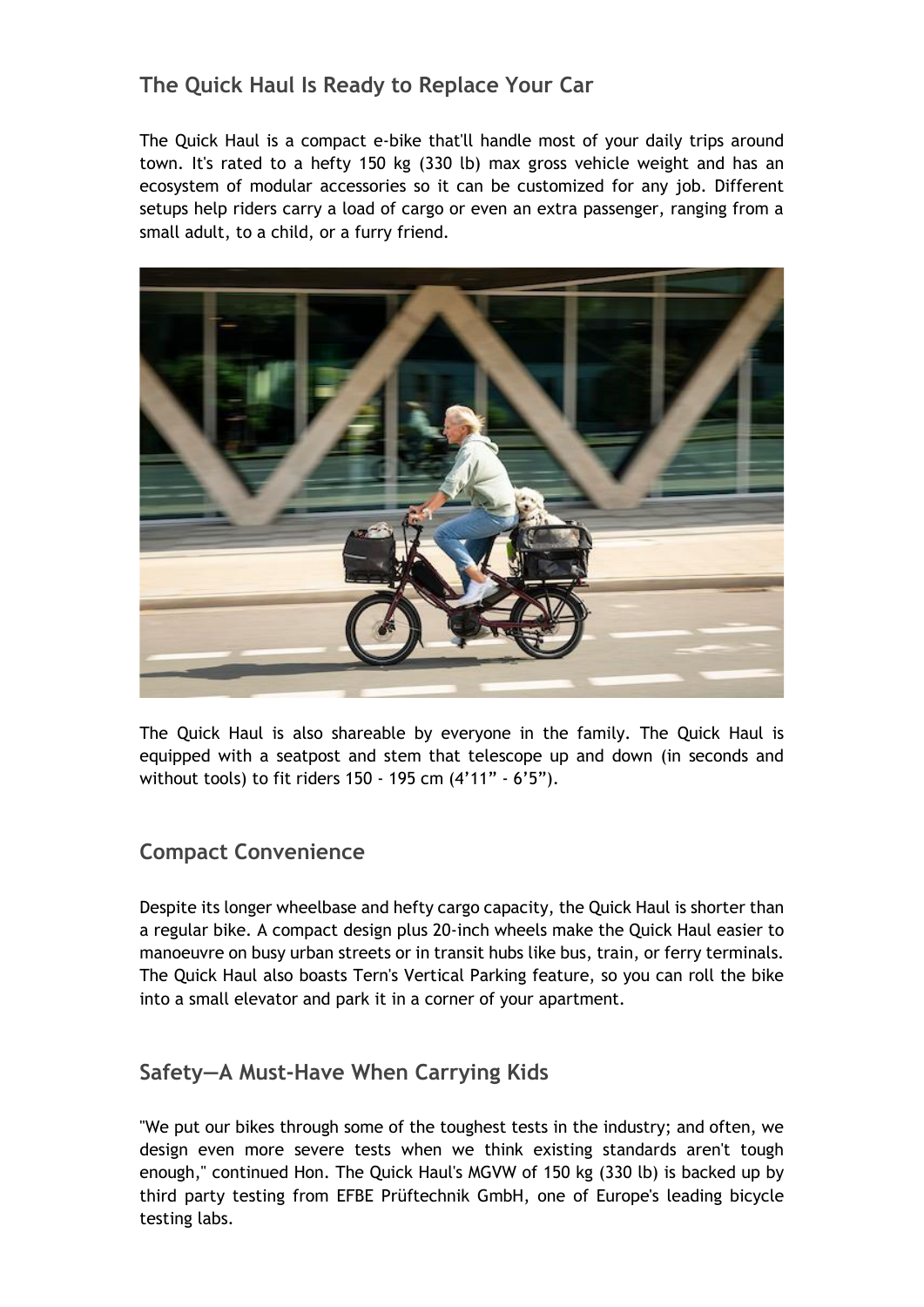

Battery safety is also critical and for motor and drivetrain Tern chooses the very best in the business: Bosch—a German industrial powerhouse with more than a century of quality and excellence. The Bosch e-bike system is one of the few that have passed the extremely rigorous UL (Underwriters Laboratories) e-bike safety standard.

## **Ready for Heavy-Duty Hauling & Commercial Fleets with Tern Business**

As a built-to-last compact e-bike, the Quick Haul is not only a great option for consumers looking to replace more car trips with bike trips—it is also a solid choice for commercial applications. The bike's sturdy build, carry capacity, and modularity make it a reliable workhorse for all types of businesses.

When paired with a heavy-duty trailer such as Carla Cargo, the Quick Haul is able to carry up to 150 kg more. Tern has designed a coupling that attaches the Carla Cargo trailer to the rear rack of the Quick Haul, which ensures a stable ride even when heavily loaded.

Businesses can build a bike setup that fits their needs, and equip the Quick Haul with panniers, baskets, crates, delivery bags, and more. Companies looking for fleet solutions will also find more customization options under Tern Business—a Ternbacked initiative that helps organizations gain a competitive advantage by integrating bicycles into their business operations.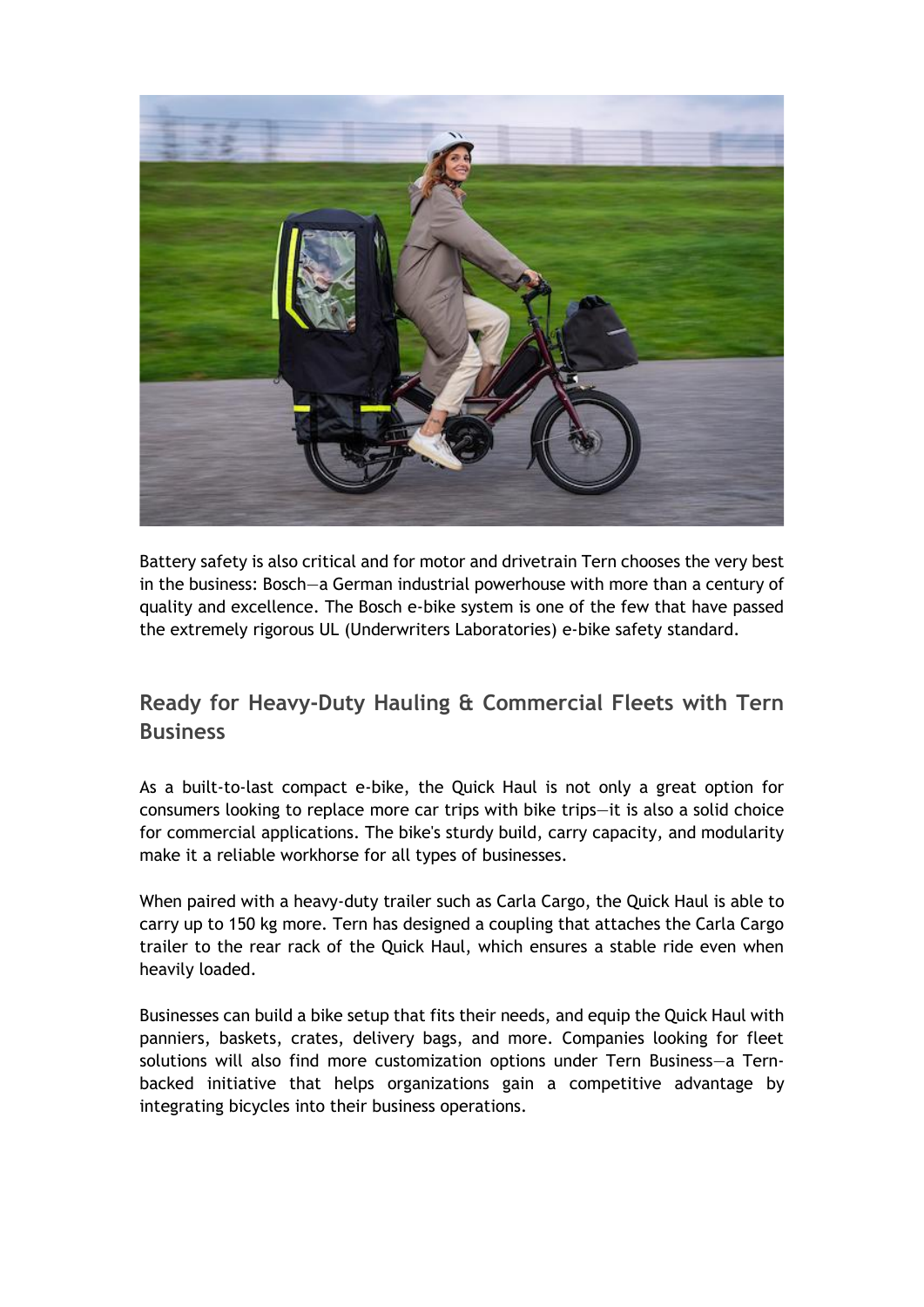

### **Tern's First Bike to be Locally Produced in Europe**

In addition to its Asian production bases, Tern will partner with its German distribution partner, Hermann Hartje, for assembly of the Quick Haul at Hartje's factory in Hoya, Germany. Tern will now be closer to one of its key markets—a big step forward in terms of sustainability, and benefiting consumers and dealers alike.

#### **Pricing & Availability**

The Quick Haul series will be launched on the European markets with initially six models at attractive prices starting at € 2999/£ 2800. Information about the countryspecific model programme can be found on the respective country websites in time for the presentation date.

- Quick Haul D7i: Bosch Active Line, Shimano Nexus 7-spd gear hub
- Quick Haul D8: Bosch Active Line Plus, 1x8-spd derailleur
- Quick Haul D9: Bosch Active Line Plus, 1x9-spd derailleur
- Quick Haul P9: Bosch Performance Line, 1x9-spd derailleur
- Quick Haul P5i: Bosch Performance Line, Shimano Nexus 5-spd gear hub (optional w/ coaster brake)

Colours and specs may vary according to region. Bikes will start arriving in stores in Q2/2022.